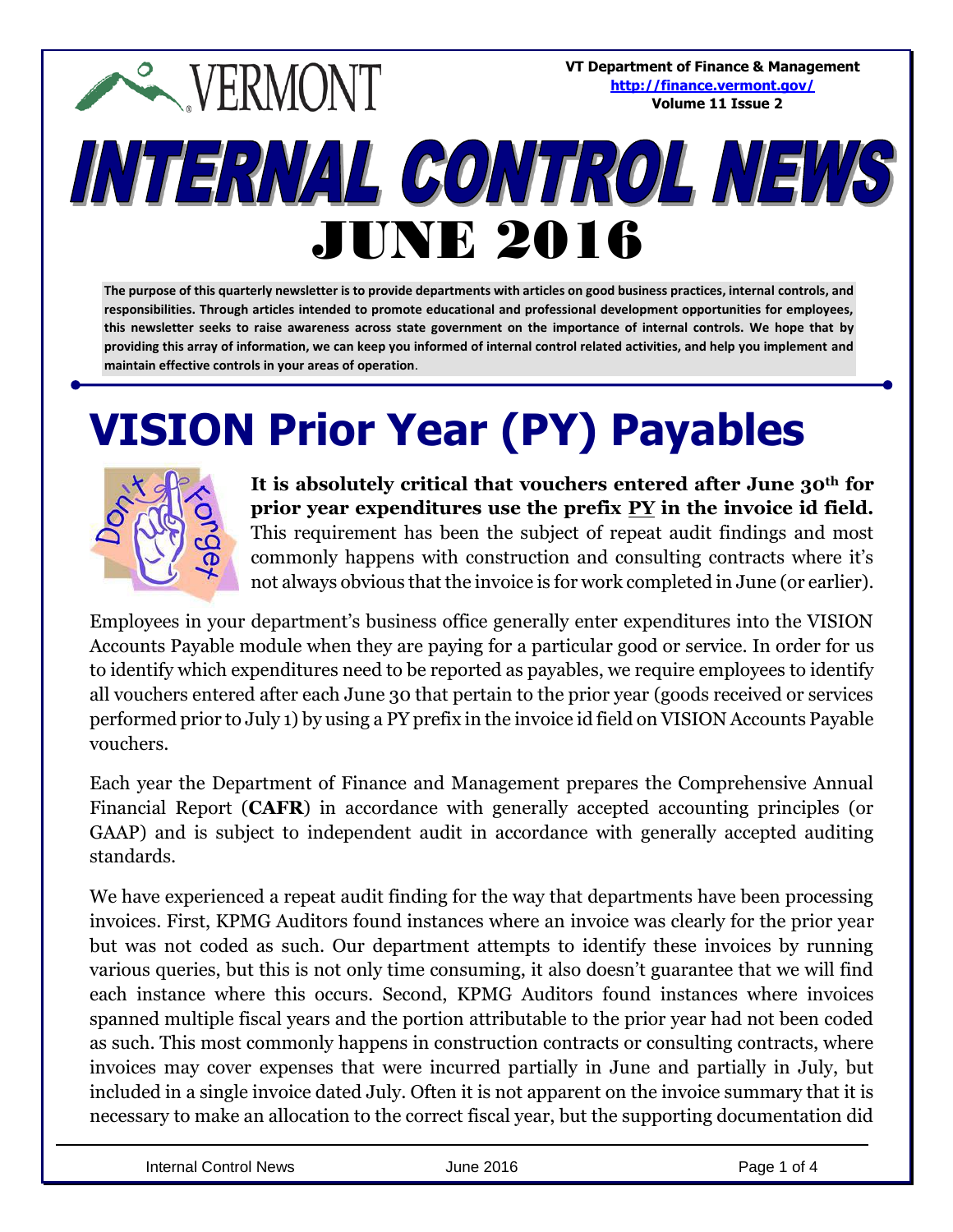contain the needed information. This is why it is very important to review the supporting information in addition to the invoice to determine the correct allocation across fiscal years. Invoices that cover a period including the fiscal year just ended and the new fiscal year that are clearly itemized by date and amount will require the preparation of a separate voucher for each fiscal year's amount. The voucher covering the goods received or services performed for the period prior to July 1 must have a prefix of PY in the invoice field.

Additional information can be found on page 19 of the [VISION Year-End Closing Instructions.](http://finance.vermont.gov/sites/finance/files/pdf/vision_procedures/FY2016_YearEnd_ClosingInstructions.pdf) If you find vouchers were entered that should have had a PY prefix but didn't, you can notify us of that correction by using the [VouchersPYMissing.xlsx](http://finance.vermont.gov/sites/finance/files/pdf/forms/cafr/VouchersPYmissing.xlsx) form and email it to: [Vision.Cafr@vermont.gov](mailto:Vision.Cafr@vermont.gov)

If you have any questions regarding prior year payables, please contact John Becker by phone at 802-828-0678 or email at *john.becker@vermont.gov*. Thank you for your assistance in helping to ensure another successful year-end closeout.

### **Budget Development Changes**

There is no better time to re-examine the budget development process than immediately after the most recent one concluded. Budget and Management has begun re-evaluating how the budget office works with Agencies and Departments in the development of the annual State budget. We have been thinking about what processes and procedures are used, what tools are utilized and to what end, what could we do to make it run smoother, how can we



do a better job to provide the best information to the Governor, Legislature, and citizens, and how does what we do ensure that we allocate resources efficiently and effectively to give departments the ability to provide services to Vermonters.

This will be a continuous improvement process and we welcome input from departments on how we can do things better and differently to improve the budget development process. Many of you have been engaged by Budget and Management to discuss the use of Vantage and the role it currently plays in the budget development process. Through feedback from departments and conversations within Budget and Management we have determined that we are going to begin to use the Vantage system to influence the decision making in Finance and Management. We are going to ask that all departments enter their budgets into Vantage prior to meeting with the Commissioner of Finance and Management in the fall. The goal of this change is to eliminate some of the last minute pressure to enter information into Vantage during the Holidays while providing Finance and Management with data to analyze and sufficient time to analyze it. The budget development process should be dynamic, not static; this change will give budget analysts tools to make the process more interactive.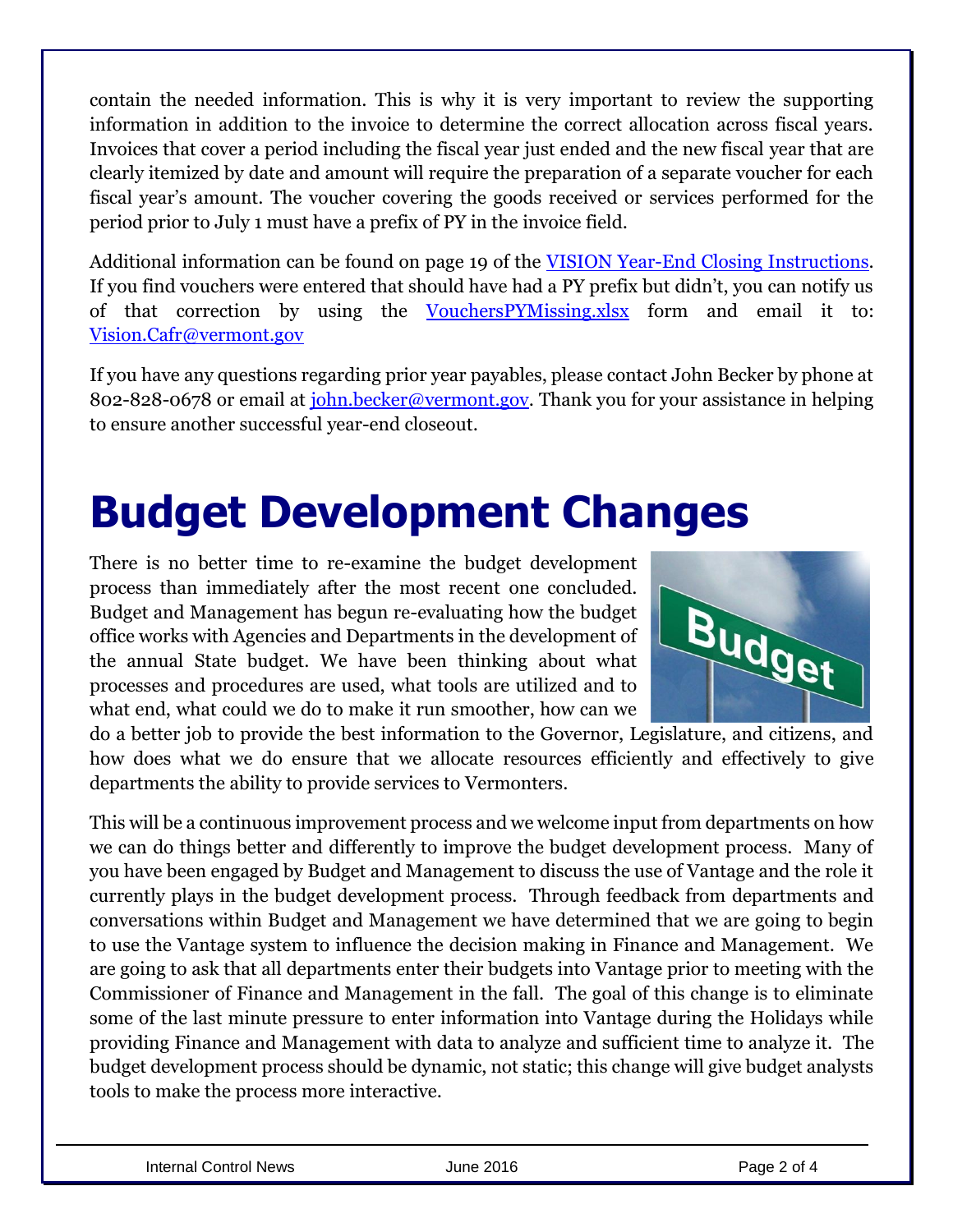Budget and Management is going to work to develop more instructions on using Vantage and more reports to give departments access to more information in the coming years. To this end, we will issue budget instructions that are more robust and include more statewide budgeting guidance to help departments budget certain costs, such as internal service funds, fuel, and vacancy savings to name a few.

The budget development process we will all be working through starting this fall will be exciting, with new processes, new budget analysts, and anticipated new leadership in most, if not all, departments including Finance and Management. Please do not hesitate to send any additional feedback, thoughts, or suggestions to the budget office as we work to continuously improve our processes.

#### **F&M Releases Bulletin 5 Procedure #2**

Finance & Management is releasing Bulletin 5 Procedure #2-*Single Audit Review and Coordination* to be effective July 1, 2016. This procedure is to be used by both primary and secondary pass-through entities when reviewing their subrecipients' single audit reports and it builds upon procedures in effect under the previous version of Bulletin 5. The appendices in the document contain tasks laid out in a timeline format



which is designed to be a reference tool throughout the review process. Contact Karen Jaquish, Statewide Grants Administrator, at [karen.jaquish@vermont.gov](mailto:karen.jaquish@vermont.gov) with any questions pertaining to this procedure or to Bulletin 5 in general.



### **Year-end Reporting of Accounts Receivable**

**You too can prevent repeat audit findings by diligence in reporting accounts receivable on the CAFR-1 form.**

Accounts receivable, unearned revenue and cash on hand information is collected by Financial Reporting for CAFR reporting and audit purposes. The State's CAFR reports all accounts receivable net of any allowances for uncollectible amounts on its balance sheet at year-end. The accounts receivable information is collected on the **CAFR-1 form**. The CAFR-1 form includes information about amounts that were owed to the State on or before June 30, and for which payment has not yet been received by the State by June 30.

One area related to the audit testing of the CAFR-1 that has caused audit findings is Departments/Agencies not being able to provide the auditors with sufficient back-up information to support the amounts entered on the CAFR-1. This year we would like to see these